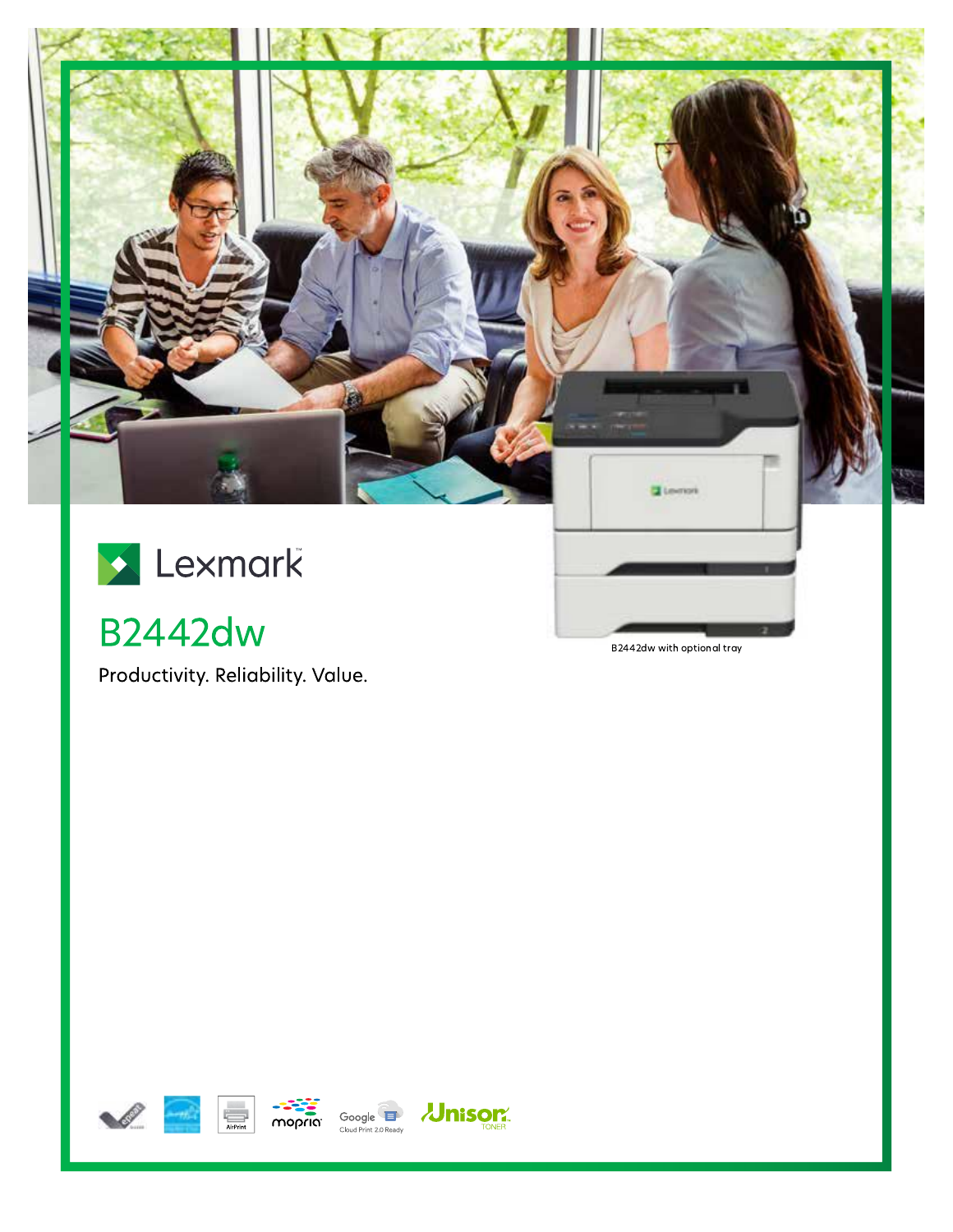# Lexmark B2442dw

Packed with features, the Lexmark B2442dw offers exceptional value in small-workgroup mono printing with standard two-sided output, enhanced security and built-in durability. Its multi-core processor supports output at up to 42 pages per minute\*, while longlasting printing components reduce downtime. Plus, you can connect via standard USB, gigabit ethernet or Wi-Fi.



#### **Get more done**

- Tackle your printing workload with the power of a 1-GHz dual-core processor and 512 MB of memory.
- Get up to 42-page-per-minute printing.
- Two-line LCD lets you configure, interact and monitor vital system information.
- Use media sizes from A6 to legal in the paper tray, Þ. plus smaller media and envelopes in the 100-sheet multipurpose feeder.

#### Ready when you are

- Long-life fuser and imaging components extend uptime.
- Unison<sup>™</sup> Toner replacement cartridges deliver up to 6,000 pages\*\* of high-quality printing.
- Maximum input capacity of 900 pages means fewer interruptions.
- Durable metal frame is designed for longevity.

### Robust, built-in security

- Lexmark's full-spectrum security architecture helps keep your information safe-on the document, the device, over the network, and everywhere in between.
- A range of embedded features harden device against attacks.
- Standard Confidential Print feature helps ensure output security via simple PIN.
- Keypoint Intelligence Buyers Lab honored Lexmark with a prestigious BLI PaceSetter award for Document Imaging Security\*\*\*.



## **Built for planet earth**

- Energy management features reduce power consumption in active use or sleep mode.
- Standard two-sided printing saves paper.  $\blacktriangleright$
- Use of post-consumer recycled content in manufacturing  $\blacktriangleright$ saves natural resources.
- Device is rated EPEAT<sup>®</sup> Silver and ENERGY STAR<sup>®</sup> certified.
- Recycle cartridges through the award-winning Lexmark Cartridge Collection Program (LCCP).

Print and copy speeds measured in accordance with ISO/IEC 24734 and ISO/IEC 24735 respectively (ESAT). For more information see: www.lexmark.com/ISOspeeds. \*\*Average standard page yield value declared in accordance with ISO/IEC 19752.<br>\*\*Average standard page yield value declared in accordance with ISO/IEC 19752.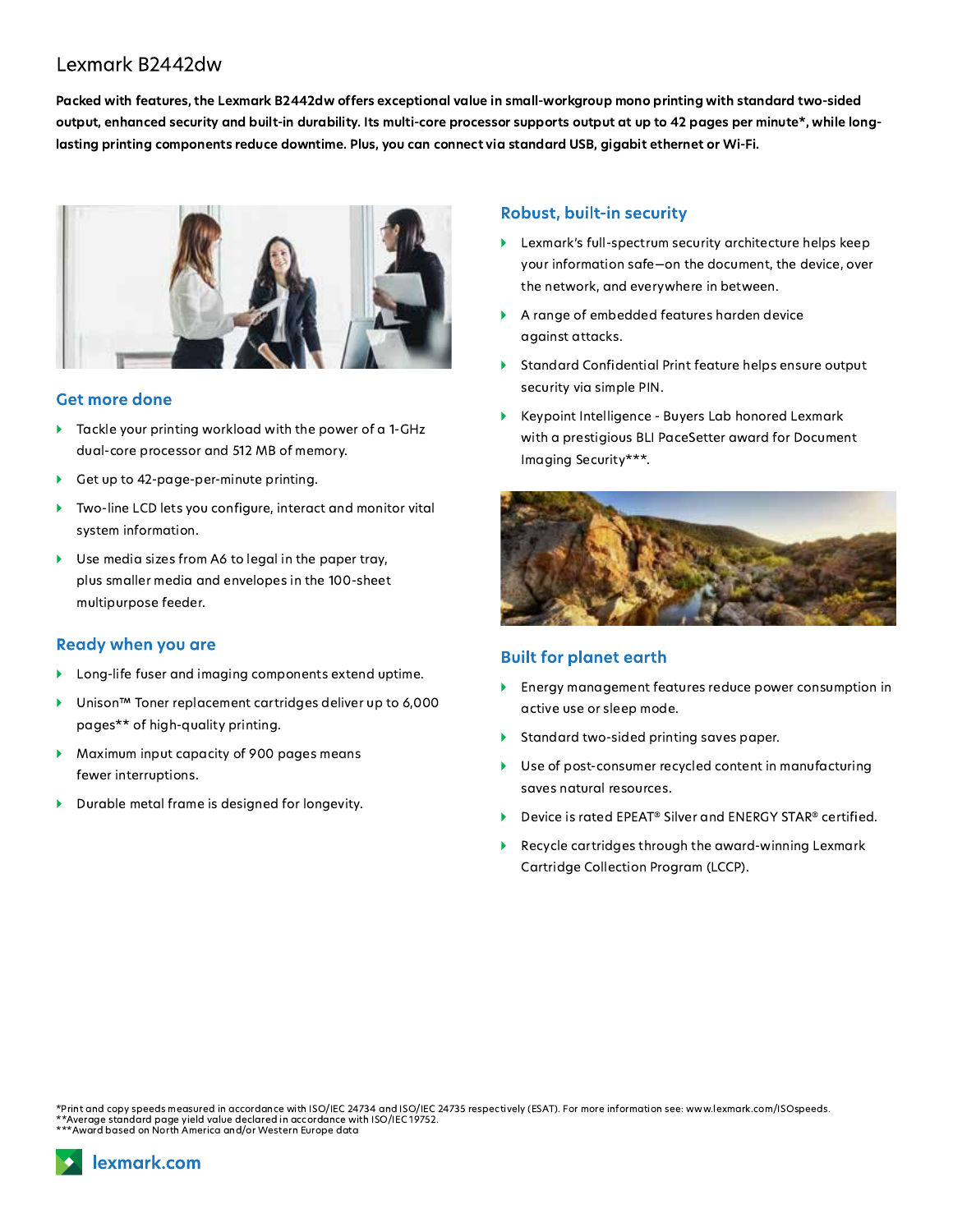

- I Printer With 2-fine display<br>10.2 x 15.7 x 14.7 inches Printer with 2-line display<br>10.2 x 15.7 x 14.7 inches<br>260 x 399 x 374 mm<br>550-sheet tray<br>5 x 15.7 x 14.7 inches<br>126 x 389 x 374 mm
- $5 \times 15.7 \times 14.7$  inches<br>126 x 389 x 374 mm

**or** 



© 2018 Lexmark. All rights reserved.<br>Lexmark, the Lexmark logo and Uniso<br>are trademarks of Apple, Inc. ENERGY<br>trademark of Google, Inc. MOPRIA®,<br>United States and other countries. All<br>This product includes software develo Lexmark, the Lexmark logo and Unison are trademarks of Lexmark International, Inc., registered in the United States and/or other countries. AirPrint and the AirPrint Logo are trademarks of Apple, Inc. ENERGY STAR® is a U.S. registered mark. EPEAT® is a trademark of EPEAT, Inc. in the United States and other countries. Google Cloud Print is a trademark of Google, Inc. MOPRIA®, the Mopria® Logo™ and the Mopria® Alliance logos are trademarks, service marks, and certification marks of Mopria Alliance, Inc. in the<br>United States and other countries. All other trade © 2018 Lexmark. All rights reserved.<br>Lexmark, the Lexmark logo and Unison are trademarks of Lexmark International, Inc., registered in the trademarks of Apple, Inc. ENERGY STAR® is a U.S. registered mark. EPEAT® is a trade

This product includes software developed by the OpenSSL Project for use in the Open SSL Toolkit (http://ww.openssl.org/).